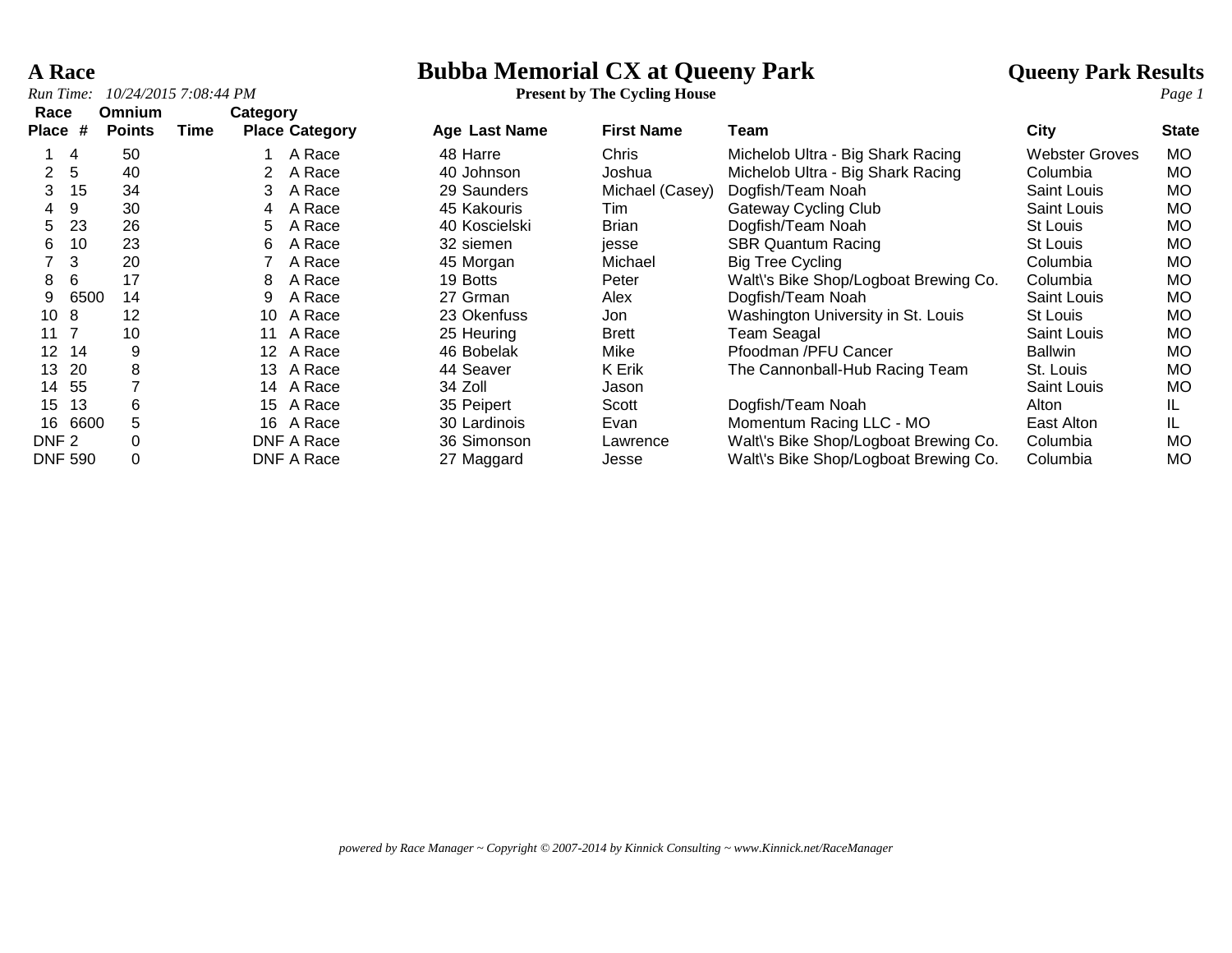# **B Race**<br> **Bubba Memorial CX at Queeny Park And Allie and Allie Results**<br> **Bubba Memorial CX at Queeny Park Action**<br> **Present by The Cycling House**

| Race          | <b>Omnium</b> | Category        |                       |               |                   |                                        |                    |              |
|---------------|---------------|-----------------|-----------------------|---------------|-------------------|----------------------------------------|--------------------|--------------|
| Place #       | <b>Points</b> | Time            | <b>Place Category</b> | Age Last Name | <b>First Name</b> | Team                                   | City               | <b>State</b> |
| 73            | 50            |                 | <b>B</b> Race         | 40 Babcock    | Steven            | Velo Force                             | <b>Saint Louis</b> | <b>MO</b>    |
| 77            | 40            | 2               | B Race                | 34 Gatto      | Vince             | Michelob Ultra - Big Shark Racing Team | University City    | <b>MO</b>    |
| 7600          | 34            | 3               | <b>B</b> Race         | 28 Tieman     | Chad              | <b>Summit City Cyclocross Team</b>     | Fort Wayne         | IN           |
| 69<br>4       | 30            | 4               | <b>B</b> Race         | 35 Boschert   | Grant             | Team Novo Nordisk                      | Wentzville         | <b>MO</b>    |
| 65<br>5       | 26            | 5               | <b>B</b> Race         | 46 Westerbeck | <b>Brett</b>      | South City Cycling Club                | <b>Saint Louis</b> | MO.          |
| 7700<br>6     | 23            | 6               | <b>B</b> Race         | 35 Cress      | Kyle              | Korte Hammer Down Racing               | Hillsboro          | IL           |
| 4400          | 20            |                 | <b>B</b> Race         | 57 Pacini     | Tony              | Mission One Racing                     | St. Peters         | <b>MO</b>    |
| 74<br>8       | 17            | 8               | <b>B</b> Race         | 47 Weiss      | Michael           | Michelob Ultra - Big Shark Racing Team | Saint Louis        | МO           |
| 64<br>9       | 14            | 9               | <b>B</b> Race         | 51 Dooley     | Timothy           | Cannonball/Hub                         | St. Louis          | MO.          |
| 71<br>10      | 12            | 10              | <b>B</b> Race         | 44 Keller     | Chris             | South City Cycling Club                | <b>Saint Louis</b> | МO           |
| 66<br>11      | 10            | 11              | <b>B</b> Race         | 46 Marsh      | Thomas            | South City Cycling Club                | <b>Saint Louis</b> | МO           |
| 440<br>12     | 9             | 12 <sup>2</sup> | <b>B</b> Race         | 40 George     | <b>Rick</b>       | Maplewood Bicycle                      | <b>Saint Louis</b> | MO.          |
| 67<br>13      | 8             | 13              | <b>B</b> Race         | 23 Rinehart   | Jon.              | Spoked Bikes                           | Saint Louis        | MO.          |
| 62<br>14      |               | 14              | B Race                | 35 Davis      | John              | <b>RMHC St Louis Maplewood Bicycle</b> | Saint Louis        | <b>MO</b>    |
| 78<br>15      | 6             | 15              | <b>B</b> Race         | 28 Horstman   | Robert            | The Cannonball-Hub Racing Team         | Kirkwood           | МO           |
| 7800<br>16.   | 5             | 16              | <b>B</b> Race         | 54 Finch      | Stephen           | South City Cycling Club                | Saint Louis        | <b>MO</b>    |
| <b>DNF 79</b> | 0             |                 | DNF B Race            | 34 Berla      | <b>Bert</b>       | Michelob Ultra - Big Shark Racing Team | Saint Louis        | <b>MO</b>    |
| <b>DNF 80</b> | 0             |                 | DNF B Race            | 46 Lake       | John              | South City Cycling Club                | Saint Louis        | MO.          |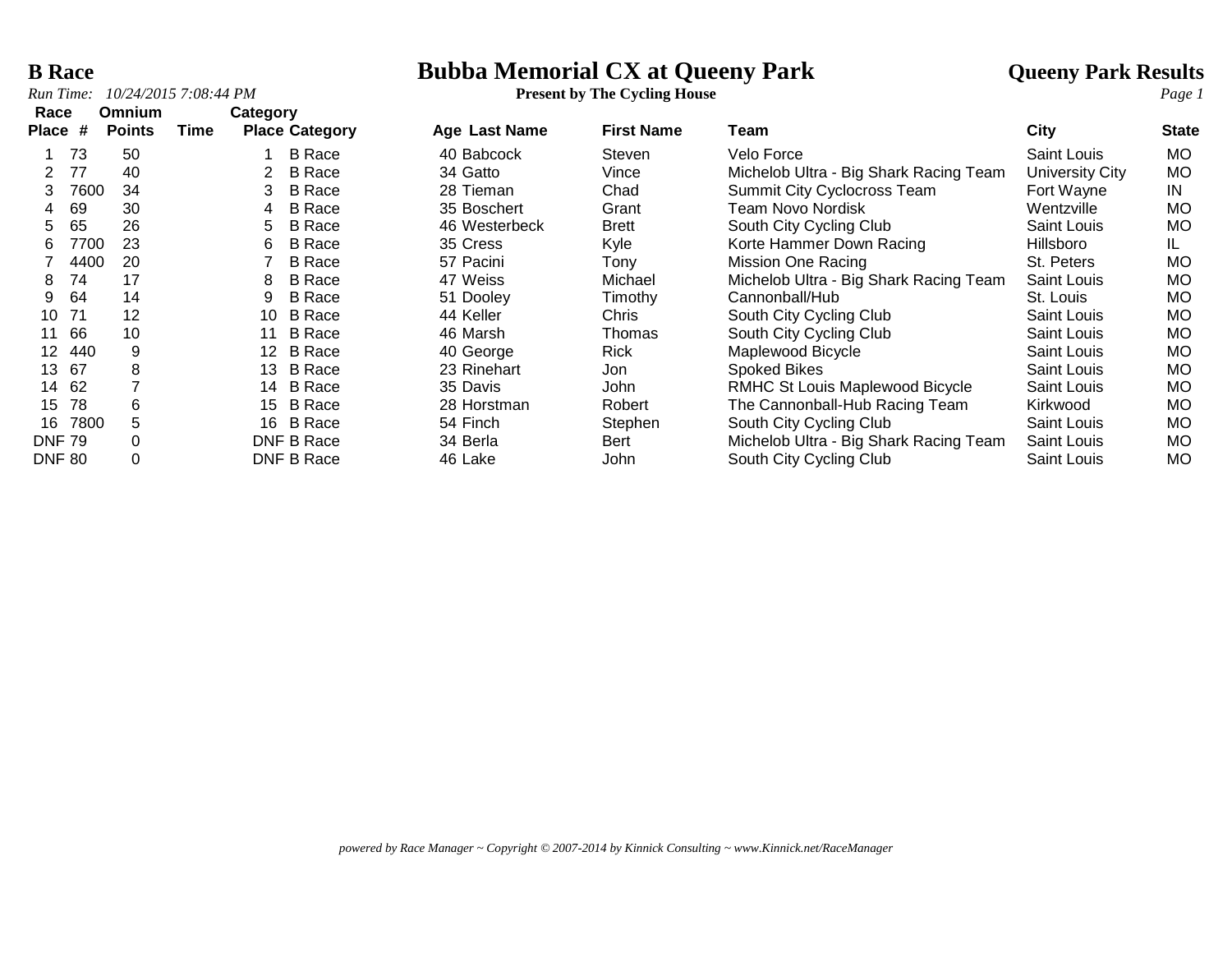# **C Race**<br> **Rubba Memorial CX at Queeny Park And Allie are all Society Park Results**<br> **Present by The Cycling House**<br> **Present by The Cycling House**

| Race<br>Place # |      | Omnium<br><b>Points</b> | Time | Category        | <b>Place Category</b> | <b>Age Last Name</b> | <b>First Name</b> | Team                                        | City                  | <b>State</b> |
|-----------------|------|-------------------------|------|-----------------|-----------------------|----------------------|-------------------|---------------------------------------------|-----------------------|--------------|
|                 |      |                         |      |                 |                       |                      |                   |                                             |                       |              |
| 1               | 800  | 50                      |      |                 | C Race                | 35 Hand              | <b>Nick</b>       | <b>SBR Quantum Racing</b>                   | Clayton               | <b>MO</b>    |
| 2               | 139  | 40                      |      | 2               | C Race                | 38 Roberts           | Daniel            |                                             | Clayton               | <b>MO</b>    |
| 3               | 5700 | 34                      |      | 3               | C Race                | 36 Fredricks         | Timothy           |                                             | <b>Saint Charles</b>  | <b>MO</b>    |
| 4               | 122  | 30                      |      | 4               | C Race                | 32 Finder            | Phillip           | Mike\'s Bikes STL                           | Saint Louis           | <b>MO</b>    |
| 5               | 149  | 26                      |      | 5               | C Race                | 27 Lewis             | Conor             | Michelob Ultra - Big Shark Racing Team      | St. Louis             | <b>MO</b>    |
| 6               | 131  | 23                      |      | 6               | C Race                | 29 Roeleveld         | Matthew           |                                             | St. Louis             | <b>MO</b>    |
| 7               | 116  | 20                      |      | 7               | C Race                | 28 Horstman          | Robert            | The Cannonball-Hub Racing Team              | Kirkwood              | <b>MO</b>    |
| 8               | 8100 | 17                      |      | 8               | C Race                | 28 Whitehurst        | Sean              | <b>Cheshire Cycle Racing</b>                | St. Louis             | <b>MO</b>    |
| 9               | 121  | 14                      |      | 9               | C Race                | 49 Jones             | Lenny             | South City Cycling Club                     | Saint Louis           | <b>MO</b>    |
| 10              | 108  | 12                      |      |                 | 10 C Race             | 30 Shelton           | Kayce             |                                             | Saint Louis           | <b>MO</b>    |
| 11              | 113  | 10                      |      | 11              | C Race                | 21 Schur             | Reid              | <b>Washington University</b>                | St. Louis             | <b>MO</b>    |
| 12 <sup>°</sup> | 137  | 9                       |      |                 | 12 C Race             | 41 Collier           | Tom               | <b>Mike's Bikes STL</b>                     | St. Louis             | <b>MO</b>    |
| 13              | 104  | 8                       |      | 13 <sup>°</sup> | C Race                | 48 Blackwell         | David             | <b>Balanced Bike Fitting &amp; Coaching</b> | St. Charles           | <b>MO</b>    |
| 14              | 117  | $\overline{7}$          |      |                 | 14 C Race             | 49 Biundo            | Vito              | Cannonball/Hub Racing                       | <b>Webster Groves</b> | <b>MO</b>    |
| 15              | 153  | 6                       |      |                 | 15 C Race             | 33 Oldani            | Ryan              | Mike\'s Bikes STL                           | Saint Louis           | <b>MO</b>    |
| 16              | 135  | 5                       |      | 16              | C Race                | 59 Heuring           | David             | Dogfish/Team Noah                           | Florissant            | <b>MO</b>    |
| 17              | 154  | 4                       |      | 17              | C Race                | 55 Gausnell          | Seth              |                                             | St. Louis             | <b>MO</b>    |
| 18              | 155  | 3                       |      |                 | 18 C Race             | 31 Price             | Eric              | DeathRow Velo/RCS                           | Alton                 | IL.          |
| 19              | 156  | $\overline{c}$          |      |                 | 19 C Race             | 48 Botts             | Sam               | Walt\'s Bike Shop/Logboat Brewing Co.       | Columbia              | <b>MO</b>    |
| 20              | 110  | 1                       |      |                 | 20 C Race             | 25 Naylor            | Mike              | <b>Spoked Bikes</b>                         | Alton                 | IL.          |
| 21              | 125  | 0                       |      | 21              | C Race                | 55 Cushing           | <b>Brian</b>      |                                             | Wentzville            | <b>MO</b>    |
| 22              | 106  | 0                       |      |                 | 22 C Race             | 55 Wise              | Mike              | Pfoodman                                    | <b>Ballwin</b>        | <b>MO</b>    |
| 23              | 109  | 0                       |      |                 | 23 C Race             | 25 Shotts            | Tim               |                                             | <b>Saint Louis</b>    | <b>MO</b>    |
| 24              | 101  | $\Omega$                |      |                 | 24 C Race             | 50 Ross              | Sean              | Momentum Racing LLC - MO                    | <b>Saint Peters</b>   | <b>MO</b>    |
| 25              | 1670 | 0                       |      |                 | 25 C Race             | 49 Siegel            | <b>Britta</b>     | Alriksson Go:Green                          | Saint Louis           | <b>MO</b>    |
| 26              | 151  | 0                       |      |                 | 26 C Race             | 39 Punjasthitkul     | Isara             | The Cannonball-Hub Racing Team              | <b>Saint Louis</b>    | <b>MO</b>    |
| 27              | 118  | 0                       |      |                 | 27 C Race             | 16 Biundo            | <b>Nicholas</b>   | The Cannonball-Hub Racing Team              | <b>Webster Groves</b> | <b>MO</b>    |
| 28              | 1620 | 0                       |      | 28              | C Race                | 48 Strahan           | Amy               | Michelob Ultra - Big Shark Racing           | St. Louis             | <b>MO</b>    |
| 29              | 114  | 0                       |      | 29              | C Race                | 34 DeZego            | Adam              | Michelob Ultra - Big Shark Racing Team      | St. Louis             | <b>MO</b>    |
| 30              | 127  | $\pmb{0}$               |      |                 | 30 C Race             | 59 aubuchon          | kevin             |                                             | Saint Louis           | <b>MO</b>    |
| 31              | 157  | $\boldsymbol{0}$        |      | 31              | C Race                | 38 Orr               | Tom               |                                             | <b>Ballwin</b>        | <b>MO</b>    |
| 32              | 158  | $\boldsymbol{0}$        |      |                 | 32 C Race             | 34 Hartman           | Matthew           | <b>Spoked Bikes</b>                         | St. Louis             | <b>MO</b>    |
| 33              | 8300 | $\pmb{0}$               |      |                 | 33 C Race             | 47 Bruce             | Jerry             | Berry Juice Racing                          | Saint Louis           | <b>MO</b>    |
| 34              | 136  | $\boldsymbol{0}$        |      |                 | 34 C Race             | 44 Heiger            | <b>DJ</b>         | Berry Juice Racing                          | <b>Saint Peters</b>   | <b>MO</b>    |
| 35              | 7200 | 0                       |      | 35              | C Race                | 50 Nowlin            | Todd              | The Cannonball-Hub Racing Team              | Saint Louis           | <b>MO</b>    |
| 36              | 900  | 0                       |      |                 | 36 C Race             | 38 Gutting           | <b>Brad</b>       | Mike\'s Bikes STL                           | Saint Louis           | <b>MO</b>    |

*powered by Race Manager ~ Copyright © 2007-2014 by Kinnick Consulting ~ www.Kinnick.net/RaceManager*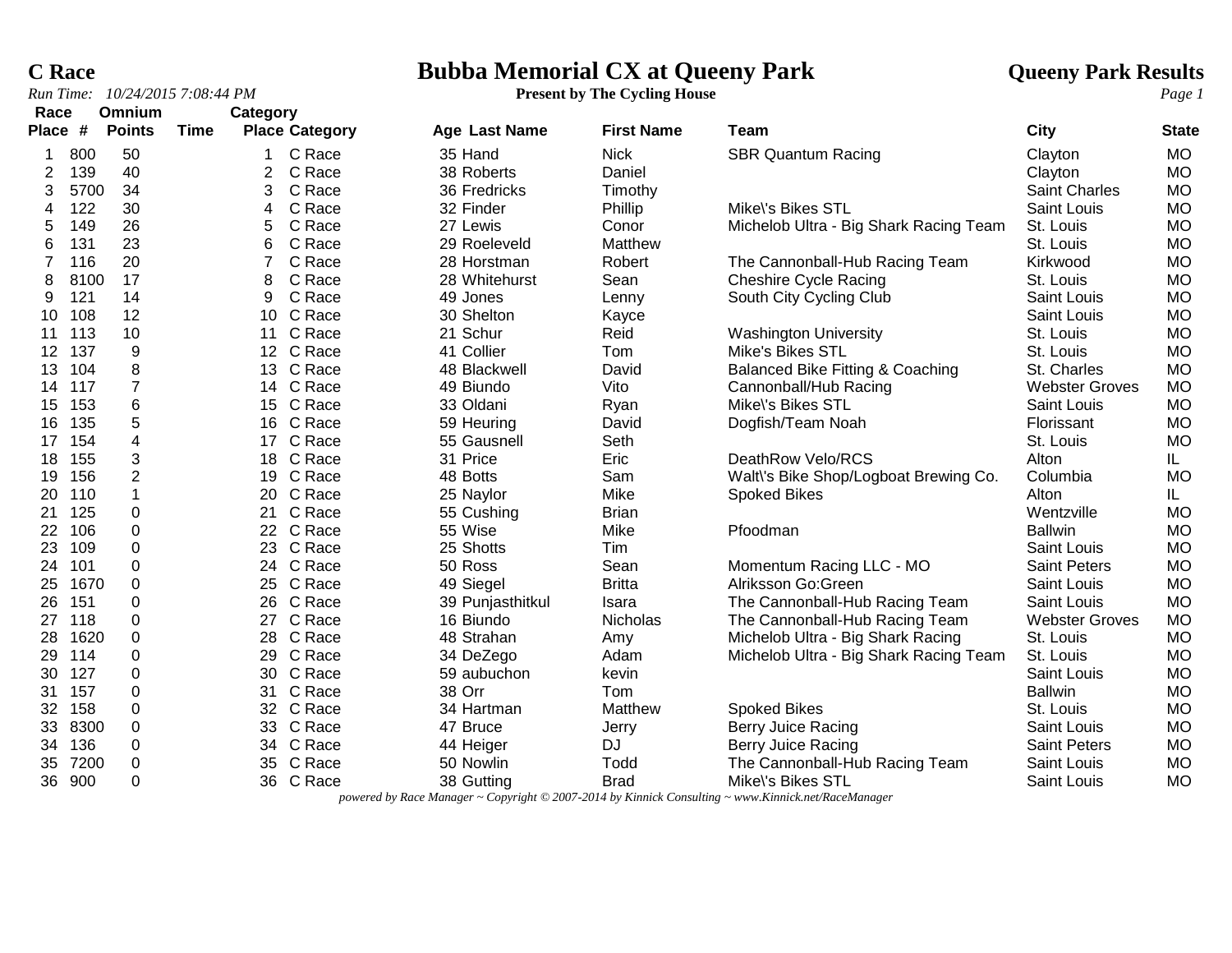# **C Race**<br> **Bubba Memorial CX at Queeny Park And Allie are all all Queeny Park Results**<br> **Particle Particle Park Results**<br> **Particle Particle Particle Particle Particle Particle Page 2**

| Race<br>Place # | Omnium<br><b>Points</b> | Time | Category<br><b>Place Category</b> | Age Last Name | <b>First Name</b> | Team                     | City               | <b>State</b> |
|-----------------|-------------------------|------|-----------------------------------|---------------|-------------------|--------------------------|--------------------|--------------|
| 159<br>37       | 0                       |      | 37 C Race                         | 53 Bean       | Barry             | Cape Bicycle and Fitness | Gideon             | MO.          |
| <b>DNF 129</b>  |                         |      | DNF C Race                        | 58 Stevens    | Peter             | Velo Force               | St. Louis          | MO.          |
| <b>DNF 144</b>  | 0                       |      | DNF C Race                        | 14 Koeller    | Andrew            | Team Tuxedo              | Saint Louis        | MO           |
| <b>DNF 9001</b> | $\Omega$                |      | DNF C Race                        | 35 Samson     | Neil              |                          | <b>Belleville</b>  |              |
| <b>DNF 9002</b> | $\Omega$                |      | DNF C Race                        | 75 Schmidt    | Paul              |                          | Elsah              |              |
| <b>DNF 9003</b> | $\Omega$                |      | DNF C Race                        | 40 Grossman   | David             |                          | Saint Louis        | МO           |
| <b>DNF 9004</b> | $\Omega$                |      | DNF C Race                        | 30 Roche      | Jason             | Mike\'s Bikes STL        | Saint Louis        | МO           |
| <b>DNP 142</b>  | 0                       |      | DNP C Race                        | 34 Wickham    | Shawn             |                          | Newport            | ΚY           |
| <b>DNP 160</b>  | 0                       |      | DNP C Race                        | 27 Leachman   | Philip            |                          | <b>Saint Louis</b> | MO.          |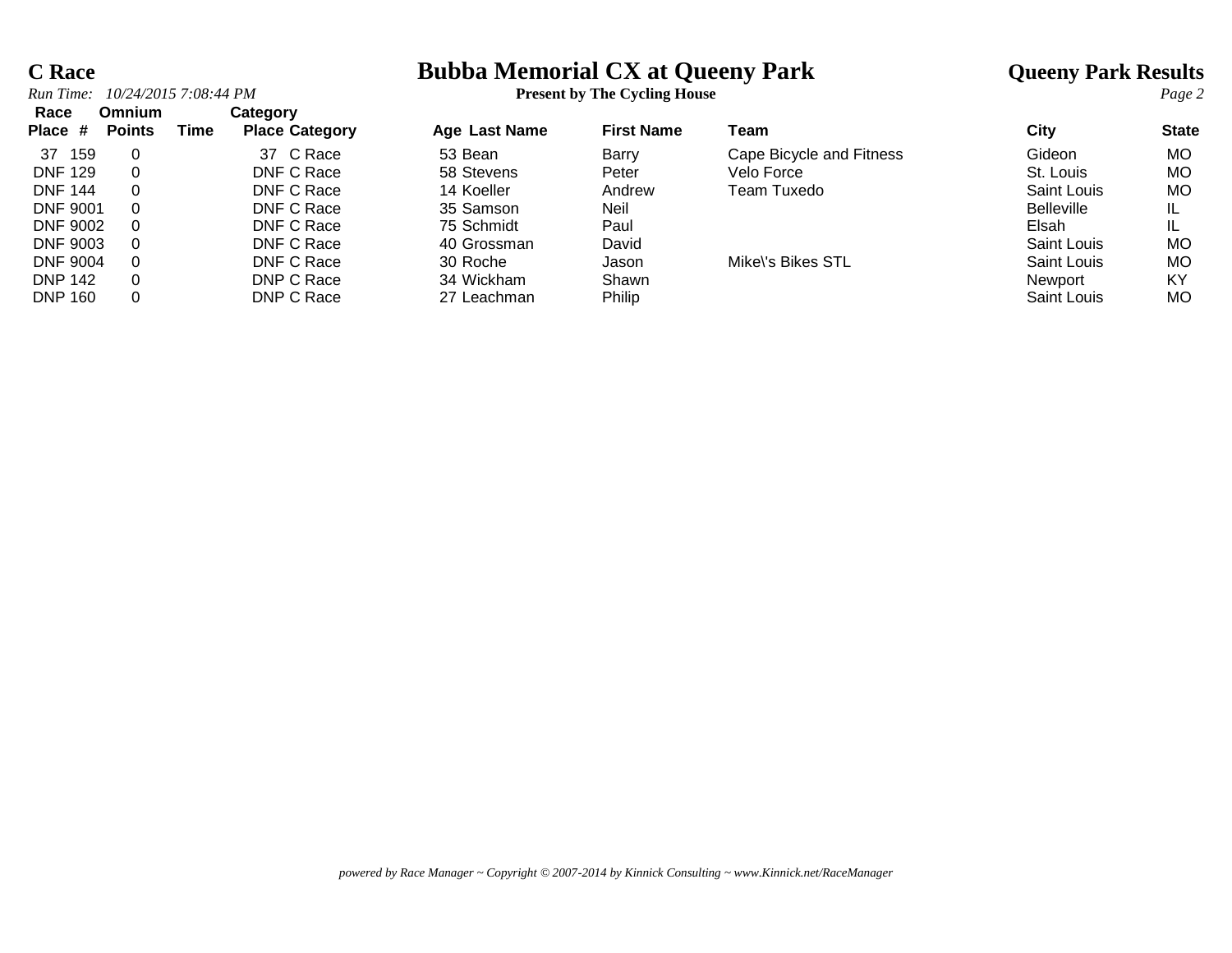# **Juniors**<br> **Bubba Memorial CX at Queeny Park And Allie are all CX** at the Cycling House Park Results<br> **Particle Particle Park Results**<br> **Particle Particle Particle Particle Particle Particle Particle Page 1**

|  | Run Time: 10/24/2015 7:08:44 PM | <b>Present by The Cycling House</b> |
|--|---------------------------------|-------------------------------------|
|--|---------------------------------|-------------------------------------|

| Race<br>Place # |      | <b>Omnium</b><br><b>Points</b> | Time | Category | <b>Place Category</b> | <b>Age Last Name</b> | <b>First Name</b> | Team                           | City               | <b>State</b> |
|-----------------|------|--------------------------------|------|----------|-----------------------|----------------------|-------------------|--------------------------------|--------------------|--------------|
|                 | 314  | 50                             |      |          | Juniors               | 13 Jones             | Atticus           | South City Cycling Club        | Saint Louis        | МO           |
|                 | 303  | 40                             |      |          | <b>Juniors</b>        | 14 Westerbeck        | <b>Stiles</b>     | The Cannonball-Hub Racing Team | <b>Saint Louis</b> | МO           |
|                 | 315  | 34                             |      |          | Juniors               | 12 Stafford          | Andrew            | Unattached                     | O'fallon           | МO           |
| 4               | 318  | 30                             |      | 4        | Juniors               | 12 Schaeffer         | Mark              |                                | <b>Saint Louis</b> | МO           |
| 5.              | 305  | 26                             |      | h.       | Juniors               | 14 Kessler           | Hazel             | Unattached                     | Saint Louis        | МO           |
| 6               | 313  | 23                             |      | h        | Juniors               | 11 Chase             | Naftali           | Junior Stars Cycling           | Saint Louis        | МO           |
|                 | 306  | 20                             |      |          | Juniors               | 15 Kessler           | Linus             | Unattached                     | Saint Louis        | МO           |
| 8               | -317 | 17                             |      |          | Juniors               | 10 McKay             | Jeff              |                                | Saint Louis        | МO           |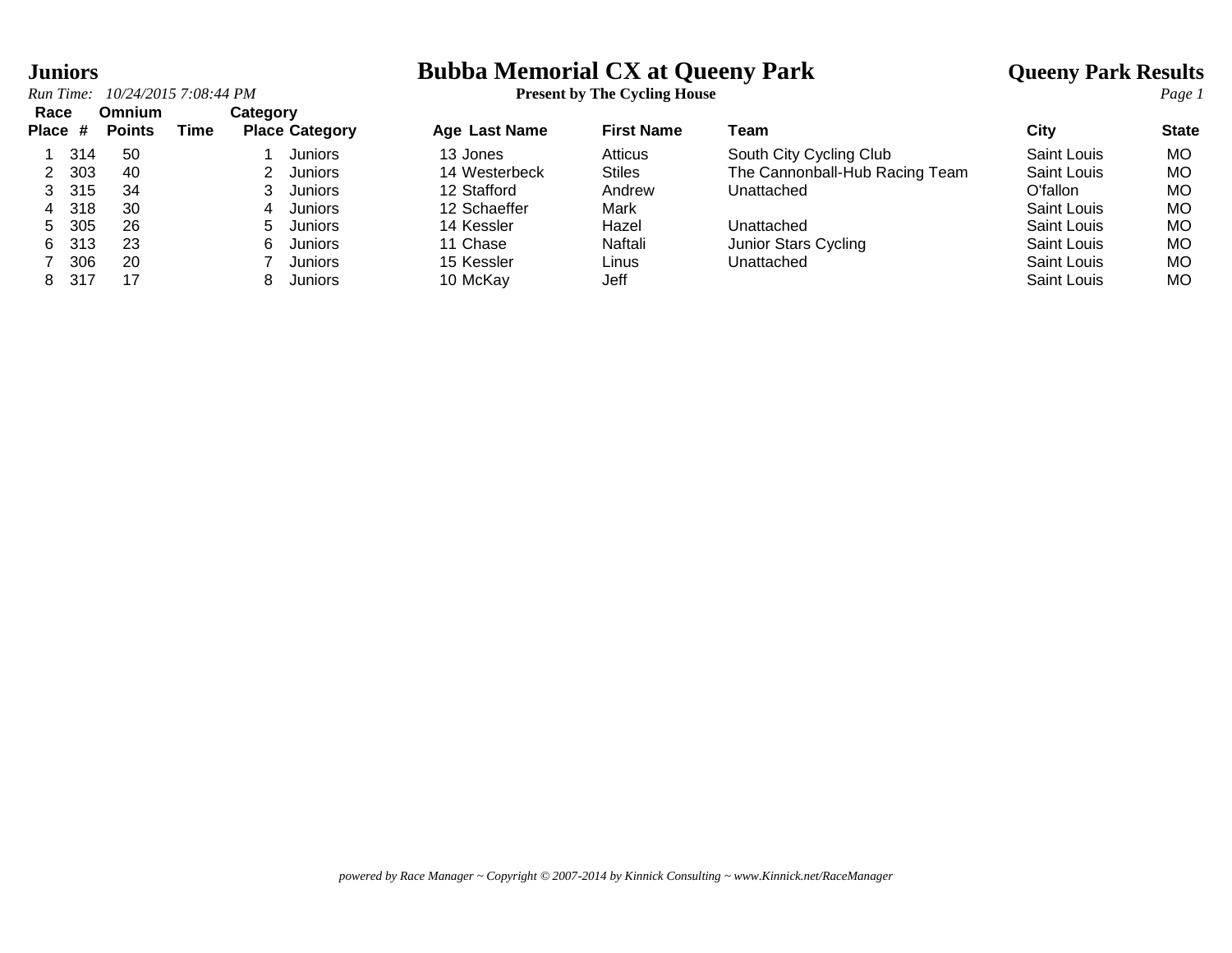*Run Time: 10/24/2015 7:08:44 PM* **Present by The Cycling House** *Page 1*

### **Masters 40+**<br> **Bubba Memorial CX at Queeny Park And All All Converts Age of the Cycling House**<br> **Park Results**<br> **Present by The Cycling House**

| Race         |        | <b>Omnium</b> |      | Category         |                       |                      |                   |                                        |                 |              |
|--------------|--------|---------------|------|------------------|-----------------------|----------------------|-------------------|----------------------------------------|-----------------|--------------|
| <b>Place</b> | #      | <b>Points</b> | Time |                  | <b>Place Category</b> | <b>Age Last Name</b> | <b>First Name</b> | Team                                   | City            | <b>State</b> |
|              | 200    | -50           |      |                  | Masters 40+           | 43 Murawski          | Mark              | Gateway Cycling Club                   | St. Louis       | <b>MO</b>    |
|              | 205    | 40            |      |                  | Masters 40+           | 41 Kutz              | Michael           | Dogfish/Team Noah                      | St. Louis       | <b>MO</b>    |
| 3.           | 211    | 34            |      |                  | Masters 40+           | 46 Bobelak           | Mike              | Pfoodman /PFU Cancer                   | <b>Ballwin</b>  | МO           |
| 4            | 212    | 30            |      | 4                | Masters $40+$         | 48 Cleeland          | Chris             | Michelob Ultra - Big Shark Racing      | St. Louis       | MO.          |
| 5.           | 202    | 26            |      | 5.               | Masters 40+           | 46 Westerbeck        | <b>Brett</b>      | South City Cycling Club                | Saint Louis     | <b>MO</b>    |
| 6.           | 207    | 23            |      |                  | Masters 40+           | 48 Moore             | Samuel            |                                        | Saint Louis     | МO           |
|              | 209    | 20            |      |                  | Masters 40+           | 43 Cooper            | Craig             | Michelob Ultra - Big Shark Racing Team | St Louis        | МO           |
| 8            | 206    | 17            |      |                  | Masters 40+           | 47 Kessler           | Matt              | Unattached                             | Saint Louis     | <b>MO</b>    |
| 9            | 203    | 14            |      |                  | Masters 40+           | 50 Hills             | Michael           | Wheelfast Cycling Team                 | Springfield     |              |
| 10           | 214    | 12            |      | 10               | Masters 40+           | 49 Kaslow            | David             | Velo Force                             | University City | <b>MO</b>    |
| 11           | 208    | 10            |      |                  | Masters 40+           | 41 Rodenbeck         | <b>Brian</b>      | Midwest Cycling Trek Stores of STL     | Saint Louis     | МO           |
|              | 12 213 | 9             |      | 12 <sup>12</sup> | Masters 40+           | 48 Padberg           | Matt              | Michelob Ultra - Big Shark Racing Team | Saint Louis     | МO           |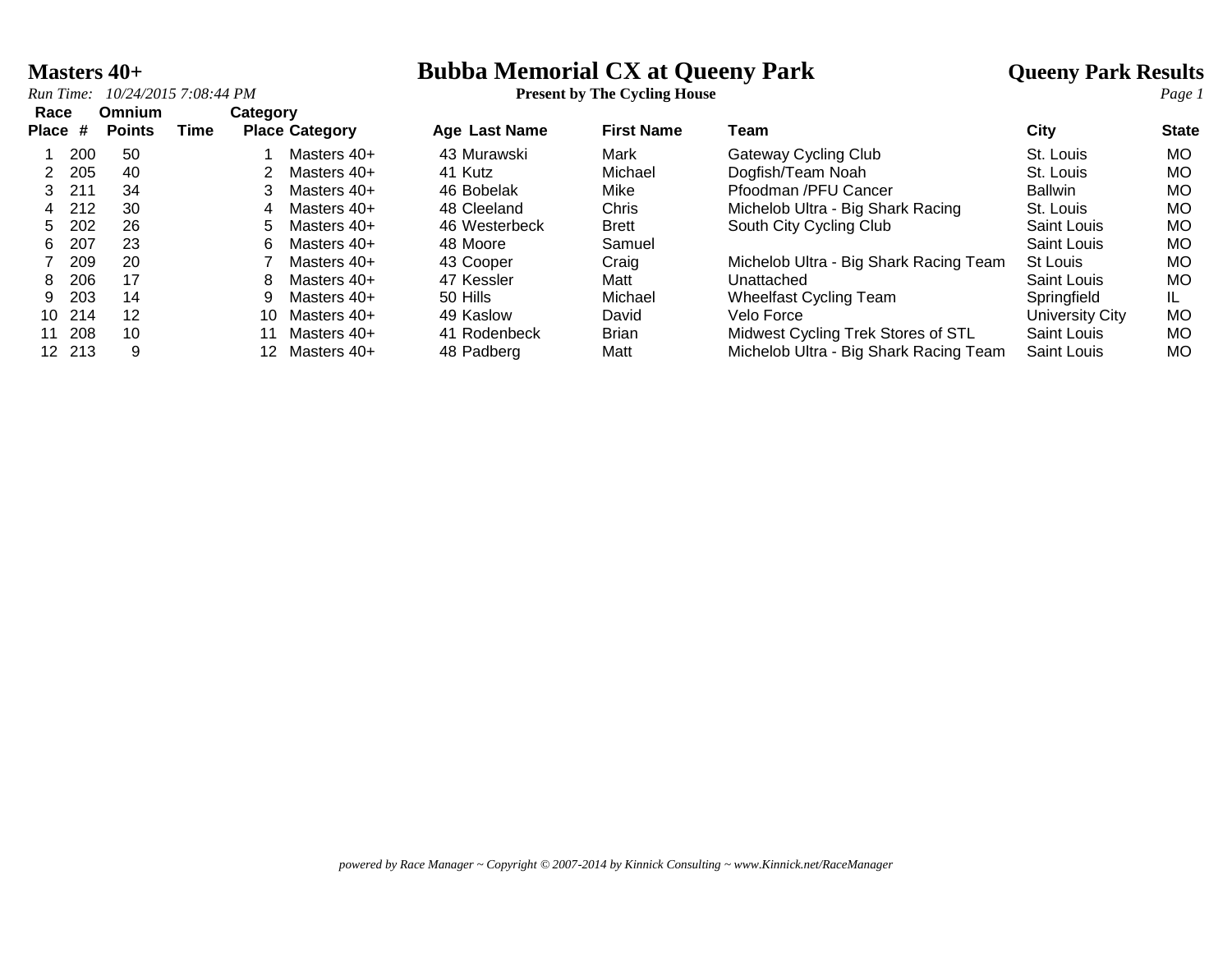### **Masters 50+**<br> **Bubba Memorial CX at Queeny Park And All All CONVIGONS**<br> **Present by The Cycling House**<br> **Park Results**<br> **Present by The Cycling House**

*Run Time: 10/24/2015 7:08:44 PM* **Present by The Cycling House** *Page 1*

| Race            |     | Omnium        |      | Category        |                       |                      |                   |                                   |                       |              |
|-----------------|-----|---------------|------|-----------------|-----------------------|----------------------|-------------------|-----------------------------------|-----------------------|--------------|
| Place #         |     | <b>Points</b> | Time |                 | <b>Place Category</b> | <b>Age Last Name</b> | <b>First Name</b> | Team                              | City                  | <b>State</b> |
|                 | 243 | 50            |      |                 | Masters 50+           | 50 Tober             | <b>Brian</b>      | <b>Wheelfast Cycling Team</b>     | Chatham               | IL.          |
| $\mathcal{P}$   | 299 | 40            |      |                 | Masters 50+           | 57 Pacini            | Tonv              | Mission One Racing                | St. Peters            | <b>MO</b>    |
| 3               | 239 | 34            |      | 3               | Masters 50+           | 51 Young             | Dan               | Michelob Ultra - Big Shark Racing | Saint Louis           | <b>MO</b>    |
| 4               | 240 | 30            |      | 4               | Masters 50+           | 50 Morris            | Bill              | Off The Front Racing              | Ballwin               | MO           |
| 5               | 249 | 26            |      | 5.              | Masters 50+           | 57 Schwantner        | James             | <b>Big Shark Racing</b>           | St. Louis             | <b>MO</b>    |
| 6.              | 248 | 23            |      | 6.              | Masters 50+           | 57 Braet             | Dana              | Velo Force                        | Saint Louis           | <b>MO</b>    |
|                 | 245 | 20            |      |                 | Masters 50+           | 56 Bass              | <b>Rick</b>       | Momentum Racing LLC - MO          | <b>Saint Charles</b>  | <b>MO</b>    |
| 8               | 246 | 17            |      | 8               | Masters 50+           | 56 Stika             | Mark              | Dogfish/Team Noah                 | Saint Louis           | <b>MO</b>    |
| 9.              | 250 | 14            |      | 9               | Masters 50+           | 63 Humphries         | Michael           | Heckawee                          | Carbondale            | IL.          |
| 10              | 251 | 12            |      | 10              | Masters 50+           | 53 Reece             | Lewis             | Michelob Ultra - Big Shark Racing | <b>Webster Groves</b> | <b>MO</b>    |
| 11              | 252 | 10            |      |                 | Masters 50+           | 52 Merideth          | Gary              | Heckawee                          | Carbondale            | IL.          |
| 12 <sup>7</sup> | 241 | 9             |      | 12 <sup>2</sup> | Masters 50+           | 59 Farrell           | Craig             | Velo Force                        | Saint Louis           | <b>MO</b>    |
| 13.             | 238 | 8             |      | 13.             | Masters 50+           | 63 McAllister        | Tim               | Michelob Ultra Big Shark          | Chesterfield          | <b>MO</b>    |
| 14              | 253 |               |      | 14.             | Masters 50+           | 51 Sherkat           | Darren            | <b>Team Mack Racing Assn</b>      | Carbondale            | IL.          |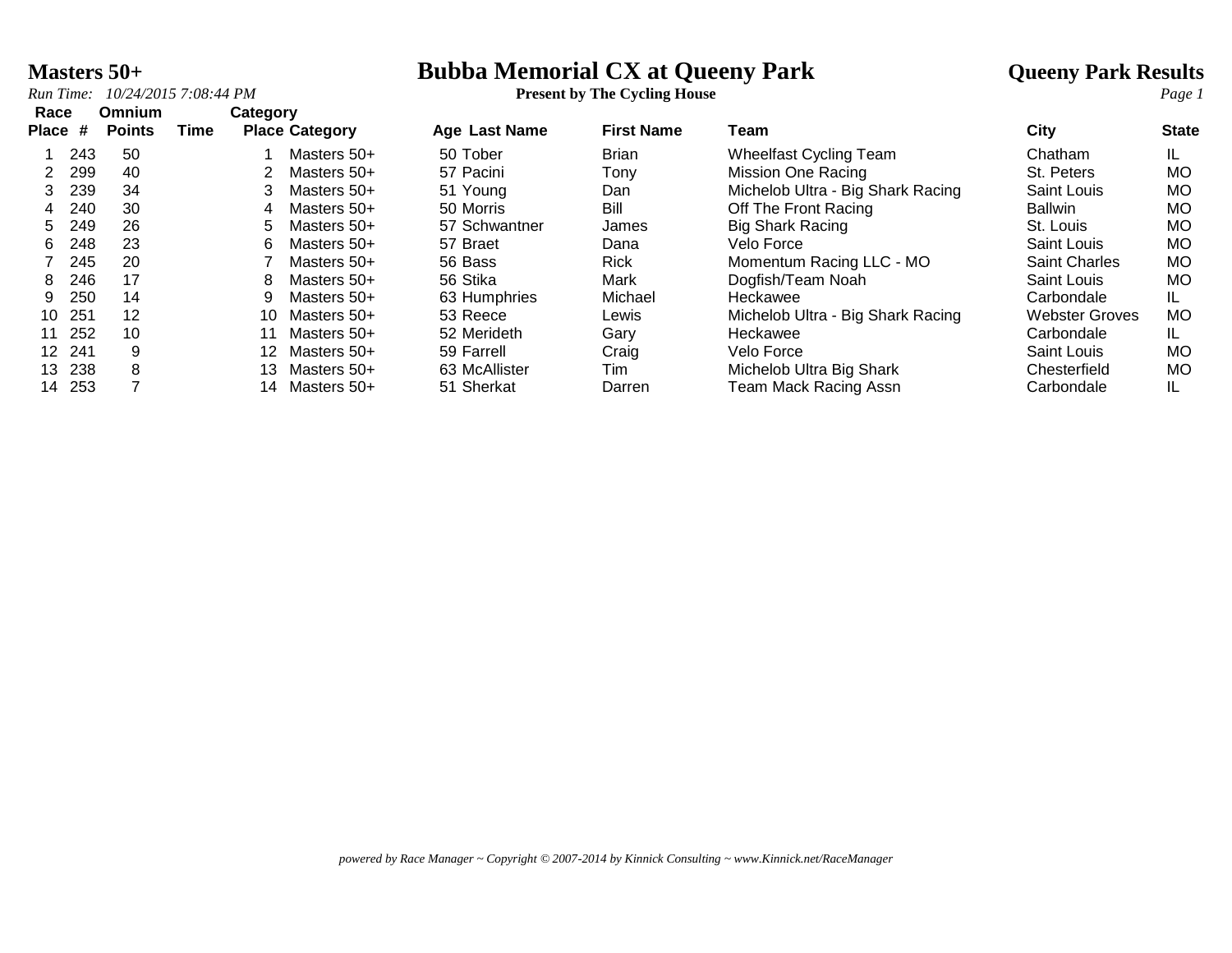*Run Time: 10/24/2015 7:08:44 PM* **Present by The Cycling House** *Page 1* **Race Omnium Category**

# **Singlespeed**<br> **Bubba Memorial CX at Queeny Park Cyling House**<br> **Park Results**<br> **Page 1**<br> **Page 1**

| nace    |     | UMMUNI        |      | <b>Calegory</b>       |               |                   |                         |             |              |
|---------|-----|---------------|------|-----------------------|---------------|-------------------|-------------------------|-------------|--------------|
| Place # |     | <b>Points</b> | Time | <b>Place Category</b> | Age Last Name | <b>First Name</b> | Team                    | City        | <b>State</b> |
|         | 339 | -50           |      | Singlespeed           | 36 Ogilvie    | Scott             | Dogfish/Team Noah       | St. Louis   | <b>MO</b>    |
|         | 340 | 40            |      | Singlespeed           | 34 Hodge      | Andy              |                         | Imperial    | МO           |
|         | 341 | 34            |      | Singlespeed           | 27 Varner     | James             | Mike\'s Bikes STL       | Saint Louis | <b>MO</b>    |
|         | 336 | 30            |      | Singlespeed           | 25 Shotts     | Tim               |                         | Saint Louis | МO           |
|         | 342 | 26            |      | Singlespeed           | 34 Dawson     | Matthew           | The Cyclery Racing Team | Glen Carbon | IL           |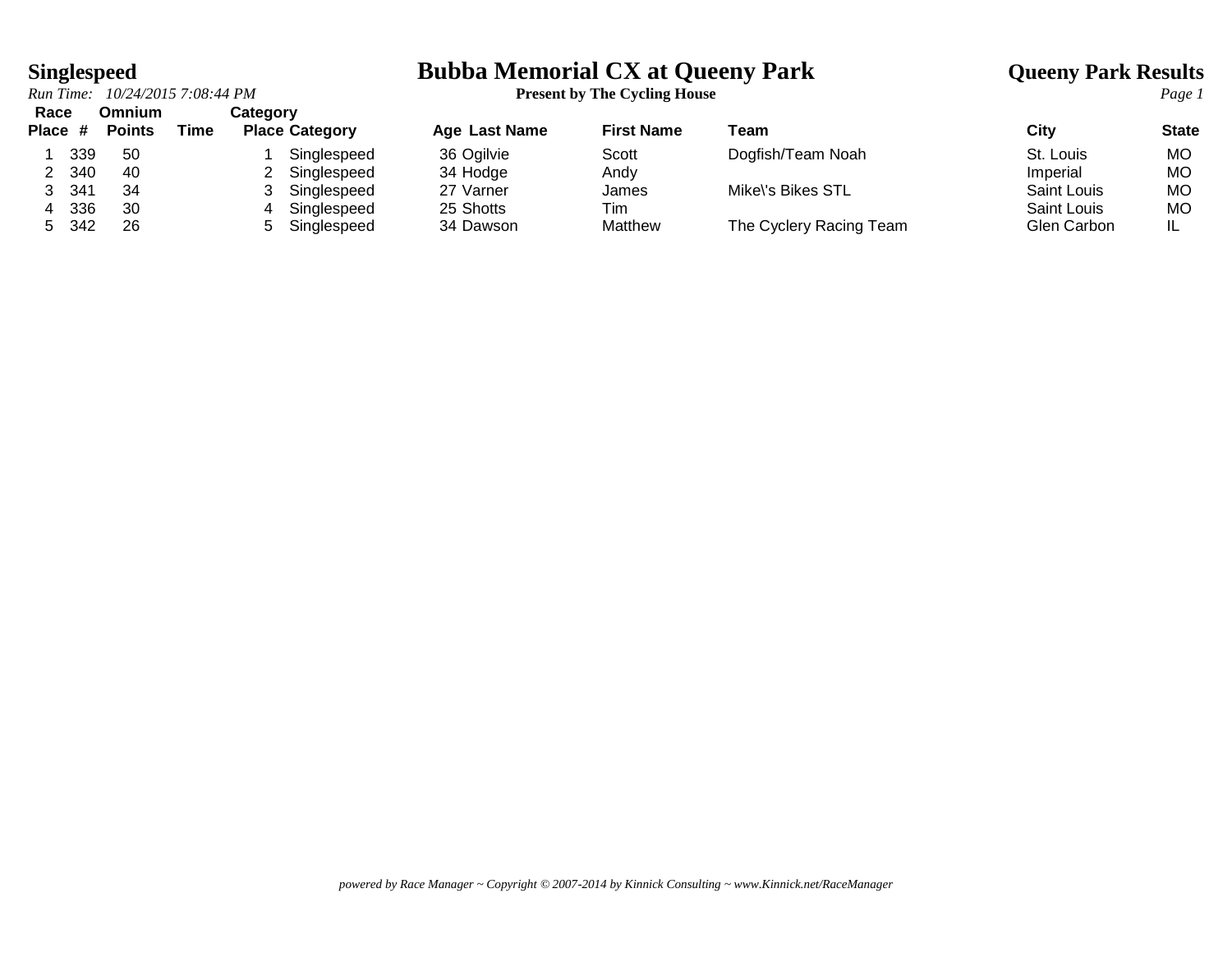# **Virgins**<br> **Bubba Memorial CX at Queeny Park And Allie are all Society Park Results**<br> **Present by The Cycling House**<br> **Present by The Cycling House**

| 10/24/2015 7:08:44 PM<br>Run Time: | <b>Present by The Cycling House</b><br>–<br>$\sim$ $\sim$ | Page 1 |
|------------------------------------|-----------------------------------------------------------|--------|
|------------------------------------|-----------------------------------------------------------|--------|

| Race<br>Place #      |      | <b>Omnium</b><br><b>Points</b> | Time | Category | <b>Place Category</b> | Age Last Name | <b>First Name</b> | Team                        | City                 | <b>State</b> |
|----------------------|------|--------------------------------|------|----------|-----------------------|---------------|-------------------|-----------------------------|----------------------|--------------|
|                      | 7400 | -0                             |      |          | Virgins               | 32 Finder     | Phillip           | Mike\'s Bikes STL           | Saint Louis          | <b>MO</b>    |
| $\mathbf{2}^{\circ}$ | 96   |                                |      |          | Virgins               | 38 Orr        | Tom               |                             | <b>Ballwin</b>       | МO           |
| 3                    | 95   | 0                              |      |          | <b>Virgins</b>        | 36 Fredricks  | Timothy           |                             | <b>Saint Charles</b> | МO           |
| 4                    | 46   | 0                              |      | 4        | Virgins               | 29 Pitcher    | Zachary           | Saint Louis Pole Vault Club | <b>Saint Peters</b>  | <b>MO</b>    |
| 5                    | -82  |                                |      | 5.       | <b>Virgins</b>        | 30 Scheske    | T۷                |                             | Saint Louis          | <b>MO</b>    |
| 6                    | 89   |                                |      | 6        | Virgins               | 42 Bateman    | Melanie           | Momentum Racing Team        | <b>St Charles</b>    | <b>MO</b>    |
|                      | 97   |                                |      |          | Virgins               | 30 Panatonni  | Jao               |                             | Saint Louis          | <b>MO</b>    |
| 8                    | -91  |                                |      | 8        | Virgins               | 30 Roux       | Anne              |                             |                      |              |
| 9                    | -93  | $\Omega$                       |      | 9        | Virgins               | 29 Wilson     | Rachelle          |                             | Saint Louis          | <b>MO</b>    |
| 10 94                |      |                                |      | 10       | Virgins               | 42 Moes       | Jennifer          |                             | Saint Louis          | <b>MO</b>    |
| <b>DNF 90</b>        |      |                                |      |          | <b>DNF Virgins</b>    | 35 Morales    | Armando           |                             | Saint Louis          | <b>MO</b>    |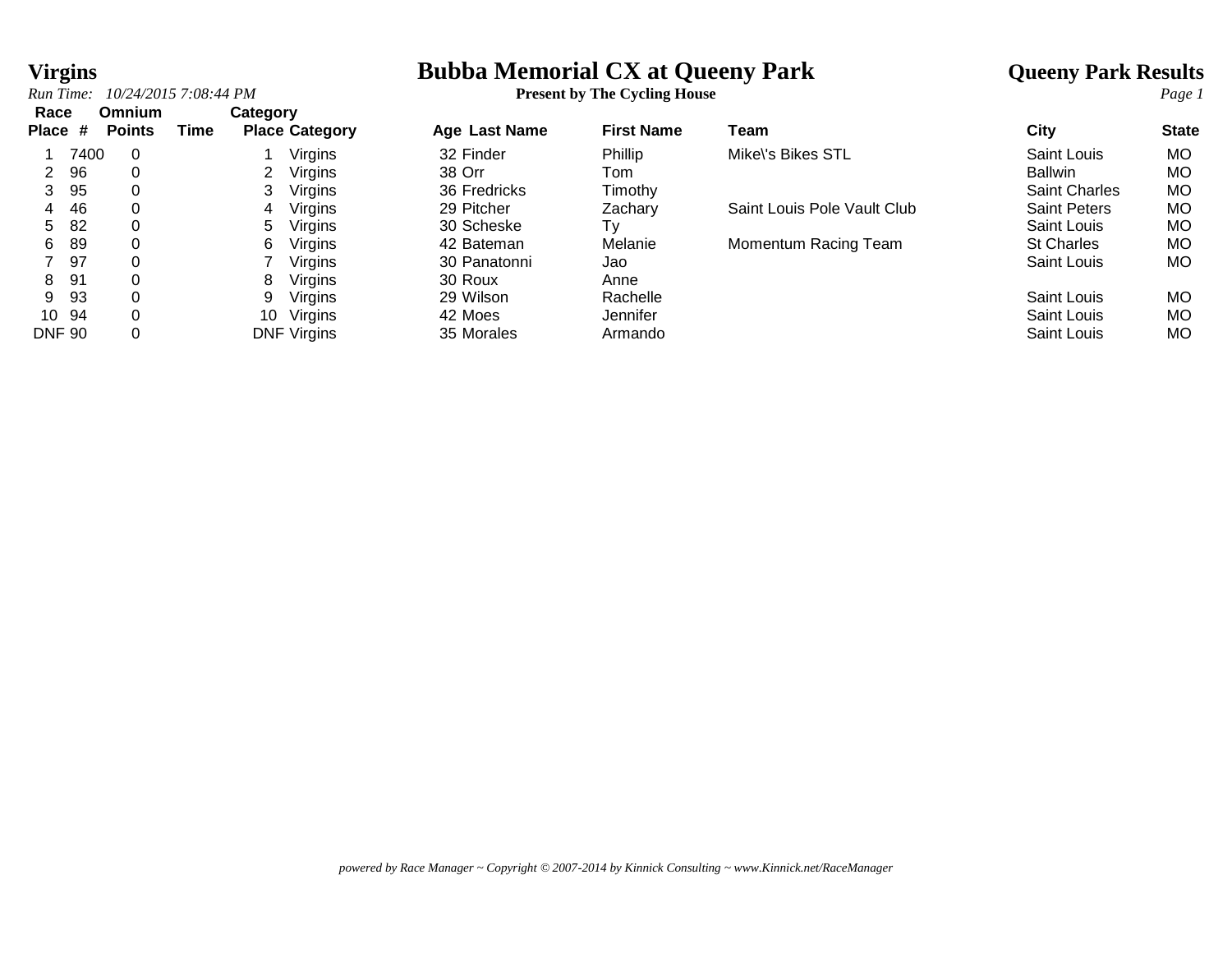*Run Time: 10/24/2015 7:08:44 PM* **Present by The Cycling House** *Page 1* **Race Omnium Category**

### **Women A Bubba Memorial CX at Queeny Park Queeny Park Results**

| ------- | Place # | <b>Points</b> | Time | <b>Place Category</b> | <b>Age Last Name</b> | <b>First Name</b> | Team                              | City               | <b>State</b> |
|---------|---------|---------------|------|-----------------------|----------------------|-------------------|-----------------------------------|--------------------|--------------|
|         | 167     | -50           |      | Women's A             | 49 Siegel            | Britta            | Alriksson Go:Green                | <b>Saint Louis</b> | MO           |
|         | 162     | -40           |      | Women's A             | 48 Strahan           | Amv               | Michelob Ultra - Big Shark Racing | St. Louis          | MO.          |
|         | 165     | -34           |      | Women's A             | 44 DeZego            | Suzanne           | Michelob Ultra - Big Shark Racing | St. Louis          | MO.          |